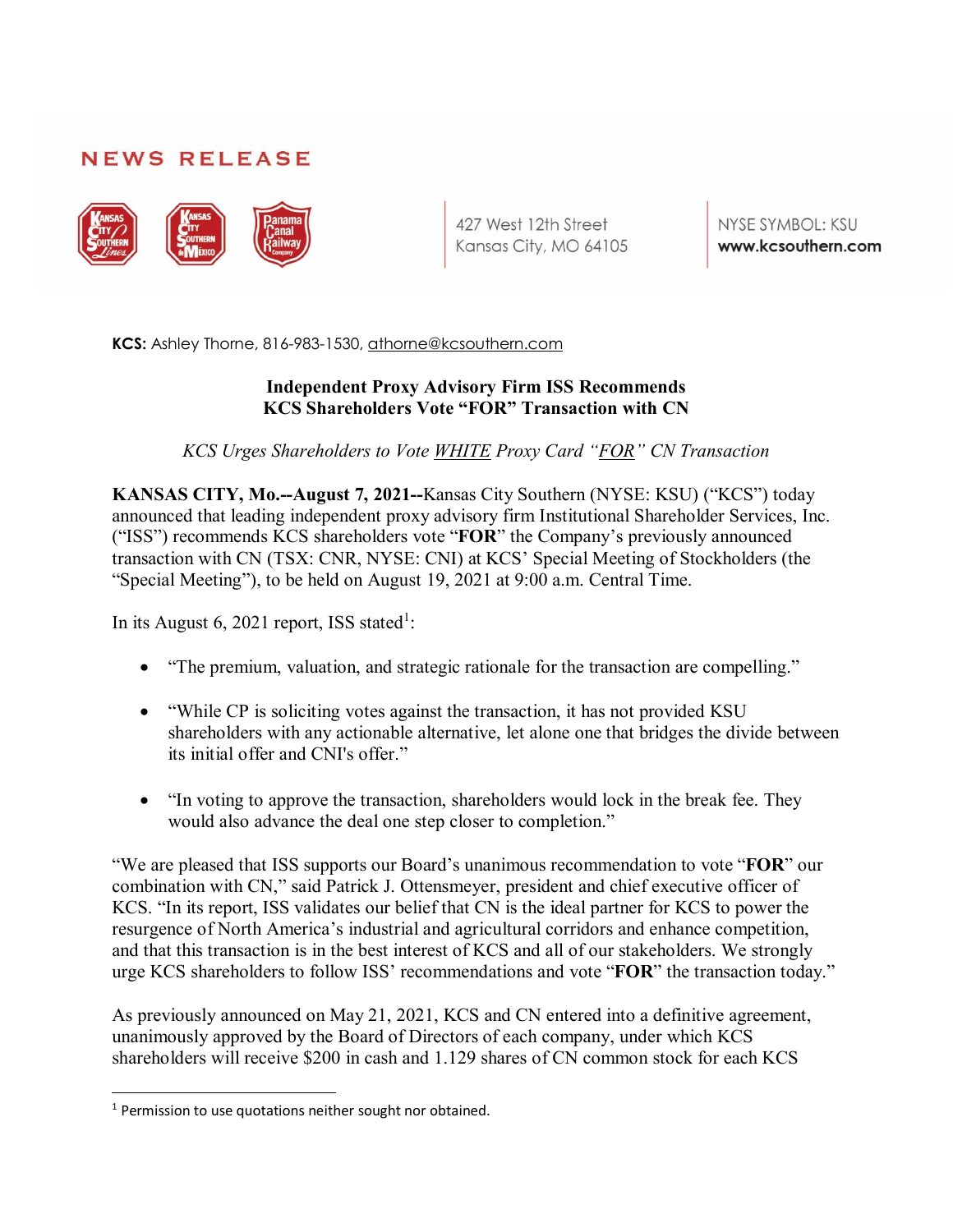common share. Upon closing of the transaction, KCS shareholders are expected to own approximately 12.65% of the combined company. KCS' preferred shareholders will receive \$37.50 in cash for each preferred share. All shareholders of record of KCS common stock and KCS 4% non-cumulative preferred stock as of the close of business on July 1, 2021 are entitled to vote their shares at the Special Meeting.

## **EVERY VOTE IS IMPORTANT! KCS SHAREHOLDERS ARE ENCOURAGED TO VOTE "FOR" THE CN TRANSACTION ON THE WHITE PROXY CARD TODAY!**

KCS' definitive proxy materials can be found on the SEC's website at www.sec.gov. The proxy materials have been mailed to all shareholders eligible to vote at the Special Meeting, which can be accessed at meetings.computershare.com/MUKQC2H. KCS shareholders who need assistance or have questions regarding the KCS Special Meeting may contact KCS's proxy solicitor:



For more information on CN's combination with KCS, please visit [www.ConnectedContinent.com.](https://cts.businesswire.com/ct/CT?id=smartlink&url=http%3A%2F%2Fwww.ConnectedContinent.com&esheet=52469468&newsitemid=20210802005211&lan=en-US&anchor=www.ConnectedContinent.com&index=2&md5=073562d2bc5a6a3775203066bf5d9730)

## **About Kansas City Southern**

Headquartered in Kansas City, Mo., Kansas City Southern (KCS) (NYSE: KSU) is a transportation holding company that has railroad investments in the U.S., Mexico and Panama. Its primary U.S. holding is The Kansas City Southern Railway Company, serving the central and south central U.S. Its international holdings include Kansas City Southern de Mexico, S.A. de C.V., serving northeastern and central Mexico and the port cities of Lázaro Cárdenas, Tampico and Veracruz, and a 50 percent interest in Panama Canal Railway Company, providing ocean-toocean freight and passenger service along the Panama Canal. KCS' North American rail holdings and strategic alliances with other North American rail partners are primary components of a unique railway system, linking the commercial and industrial centers of the U.S., Mexico and Canada. More information about KCS can be found at [www.kcsouthern.com](https://cts.businesswire.com/ct/CT?id=smartlink&url=http%3A%2F%2Fwww.kcsouthern.com&esheet=52469468&newsitemid=20210802005211&lan=en-US&anchor=www.kcsouthern.com&index=3&md5=6ea848fe2affc56fd9a9ebf3ecc41841)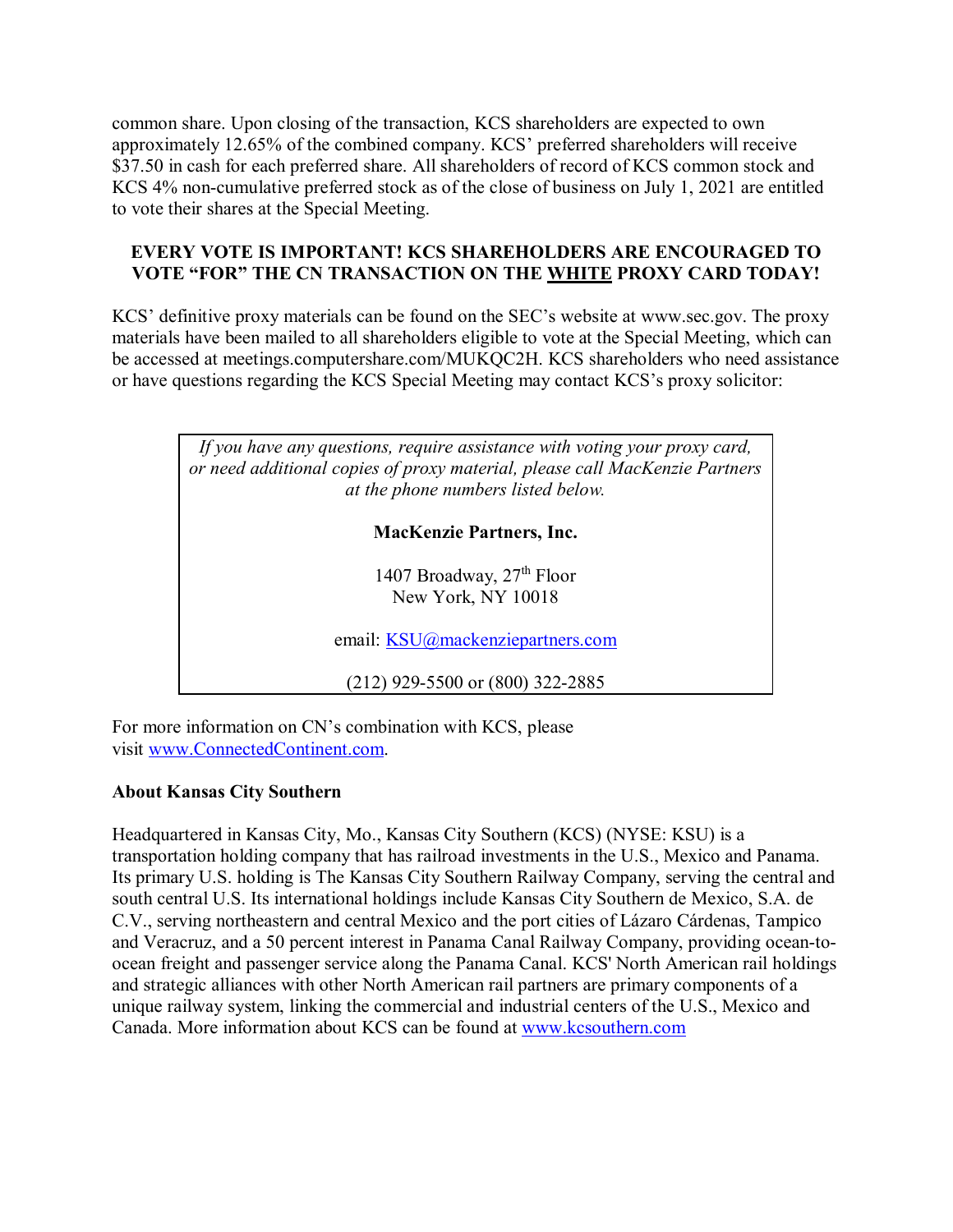#### **Forward-Looking Statements**

Certain statements included in this news release constitute "forward-looking statements" within the meaning of the United States Private Securities Litigation Reform Act of 1995 and under Canadian securities laws, including statements based on management's assessment and assumptions and publicly available information with respect to KCS, regarding the proposed transaction between CN and KCS, the expected benefits of the proposed transaction and future opportunities for the combined company. By their nature, forward-looking statements involve risks, uncertainties and assumptions. CN and KCS caution that their assumptions may not materialize and that current economic conditions render such assumptions, although reasonable at the time they were made, subject to greater uncertainty. Forward-looking statements may be identified by the use of terminology such as "believes," "expects," "anticipates," "assumes," "outlook," "plans," "targets," or other similar words.

Forward-looking statements are not guarantees of future performance and involve risks, uncertainties and other factors which may cause actual results, performance or achievements of CN, or the combined company, to be materially different from the outlook or any future results, performance or achievements implied by such statements. Accordingly, readers are advised not to place undue reliance on forward-looking statements. Important risk factors that could affect the forward-looking statements in this news release include, but are not limited to: the outcome of the proposed transaction between CN and KCS; the parties' ability to consummate the proposed transaction; the conditions to the completion of the proposed transaction; that the regulatory approvals required for the proposed transaction may not be obtained on the terms expected or on the anticipated schedule or at all; CN's indebtedness, including the substantial indebtedness CN expects to incur and assume in connection with the proposed transaction and the need to generate sufficient cash flows to service and repay such debt; CN's ability to meet expectations regarding the timing, completion and accounting and tax treatments of the proposed transaction; the possibility that CN may be unable to achieve expected synergies and operating efficiencies within the expected time-frames or at all and to successfully integrate KCS' operations with those of CN; that such integration may be more difficult, time-consuming or costly than expected; that operating costs, customer loss and business disruption (including, without limitation, difficulties in maintaining relationships with employees, customers or suppliers) may be greater than expected following the proposed transaction or the public announcement of the proposed transaction; the retention of certain key employees of KCS may be difficult; the duration and effects of the COVID-19 pandemic, general economic and business conditions, particularly in the context of the COVID-19 pandemic; industry competition; inflation, currency and interest rate fluctuations; changes in fuel prices; legislative and/or regulatory developments; compliance with environmental laws and regulations; actions by regulators; the adverse impact of any termination or revocation by the Mexican government of KCS de México, S.A. de C.V.'s Concession; increases in maintenance and operating costs; security threats; reliance on technology and related cybersecurity risk; trade restrictions or other changes to international trade arrangements; transportation of hazardous materials; various events which could disrupt operations, including illegal blockades of rail networks, and natural events such as severe weather, droughts, fires, floods and earthquakes; climate change; labor negotiations and disruptions; environmental claims; uncertainties of investigations, proceedings or other types of claims and litigation; risks and liabilities arising from derailments; timing and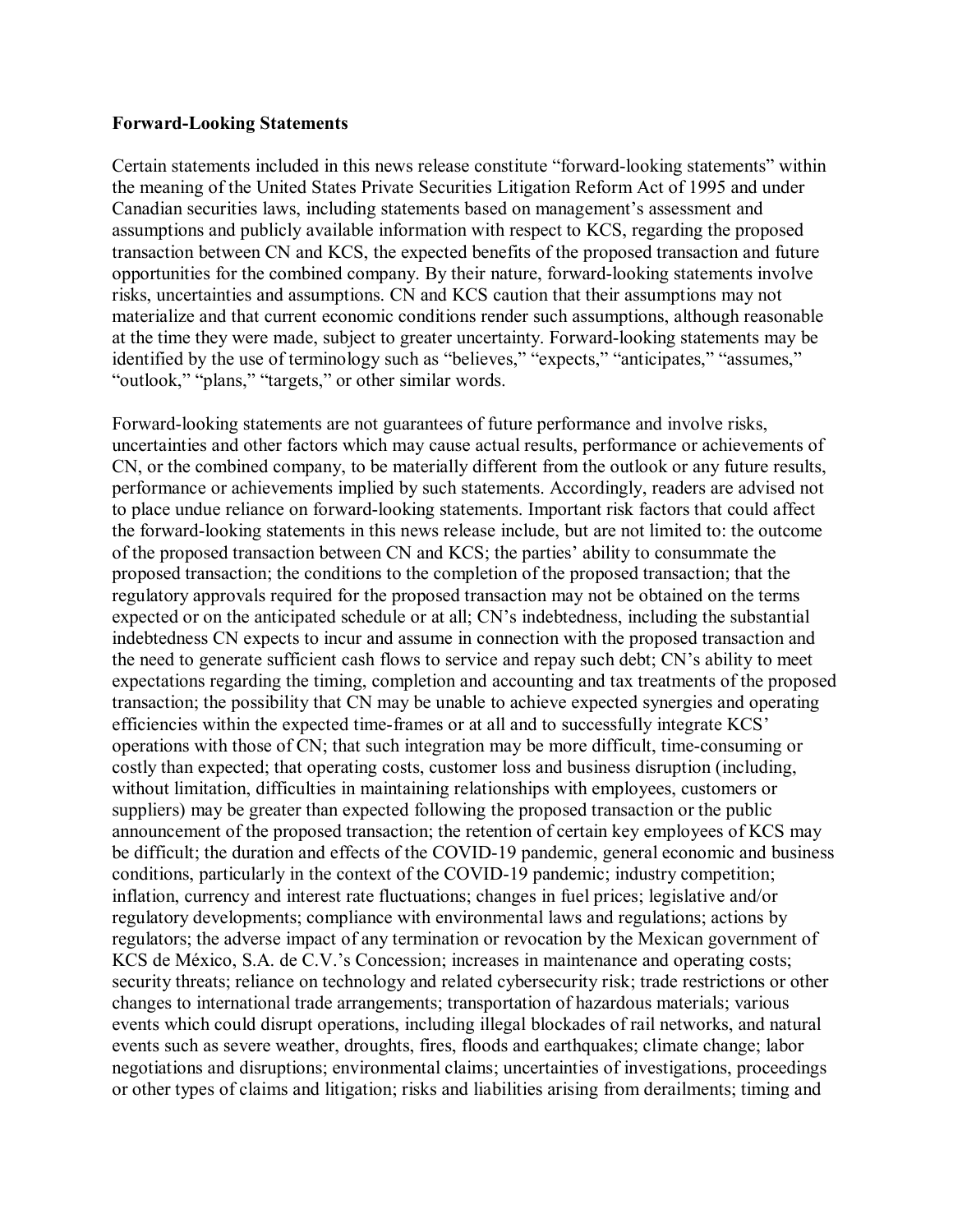completion of capital programs; and other risks detailed from time to time in reports filed by CN with securities regulators in Canada and the United States. Reference should also be made to Management's Discussion and Analysis in CN's annual and interim reports, Annual Information Form and Form 40-F, filed with Canadian and U.S. securities regulators and available on CN's website, for a description of major risk factors relating to CN. Additional risks that may affect KCS' results of operations appear in Part I, Item 1A "Risks Related to KCS' Operations and Business" of KCS' Annual Report on Form 10-K for the year ended December 31, 2020, and in KCS' other filings with the U.S. Securities and Exchange Commission ("SEC").

Forward-looking statements reflect information as of the date on which they are made. CN and KCS assume no obligation to update or revise forward-looking statements to reflect future events, changes in circumstances, or changes in beliefs, unless required by applicable securities laws. In the event CN or KCS does update any forward-looking statement, no inference should be made that CN or KCS will make additional updates with respect to that statement, related matters, or any other forward-looking statement.

## **No Offer or Solicitation**

This news release does not constitute an offer to sell or the solicitation of an offer to buy any securities or a solicitation of any vote or approval, nor shall there be any sale of securities in any jurisdiction in which such offer, solicitation or sale would be unlawful prior to registration or qualification under the securities laws of any such jurisdiction. No offer of securities shall be made except by means of a prospectus meeting the requirements of Section 10 of the Securities Act of 1933, as amended.

#### **Additional Information and Where to Find It**

In connection with the proposed transaction, CN has filed with the SEC a registration statement on Form F-4 to register the shares to be issued in connection with the proposed transaction, and the registration statement has been declared effective. CN has filed with the SEC its prospectus and KCS has filed with the SEC its definitive proxy statement in connection with the proposed transaction, and the KCS proxy statement is being sent to the stockholders of KCS seeking their approval of the merger-related proposals. This news release is not a substitute for the registration statement, the prospectus, the proxy statement or other documents CN and/or KCS may file with the SEC or applicable securities regulators in Canada in connection with the proposed transaction.

INVESTORS AND SECURITY HOLDERS ARE URGED TO READ THE REGISTRATION STATEMENT, THE PROSPECTUS, THE PROXY STATEMENT AND ANY OTHER RELEVANT DOCUMENTS FILED WITH THE SEC OR APPLICABLE SECURITIES REGULATORS IN CANADA CAREFULLY IN THEIR ENTIRETY IF AND WHEN THEY BECOME AVAILABLE (INCLUDING ALL AMENDMENTS AND SUPPLEMENTS THERETO) BECAUSE THEY CONTAIN AND WILL CONTAIN IMPORTANT INFORMATION ABOUT CN, KCS AND THE PROPOSED TRANSACTION. Investors and security holders may obtain copies of these documents (if and when available) and other documents filed with the SEC and applicable securities regulators in Canada by CN free of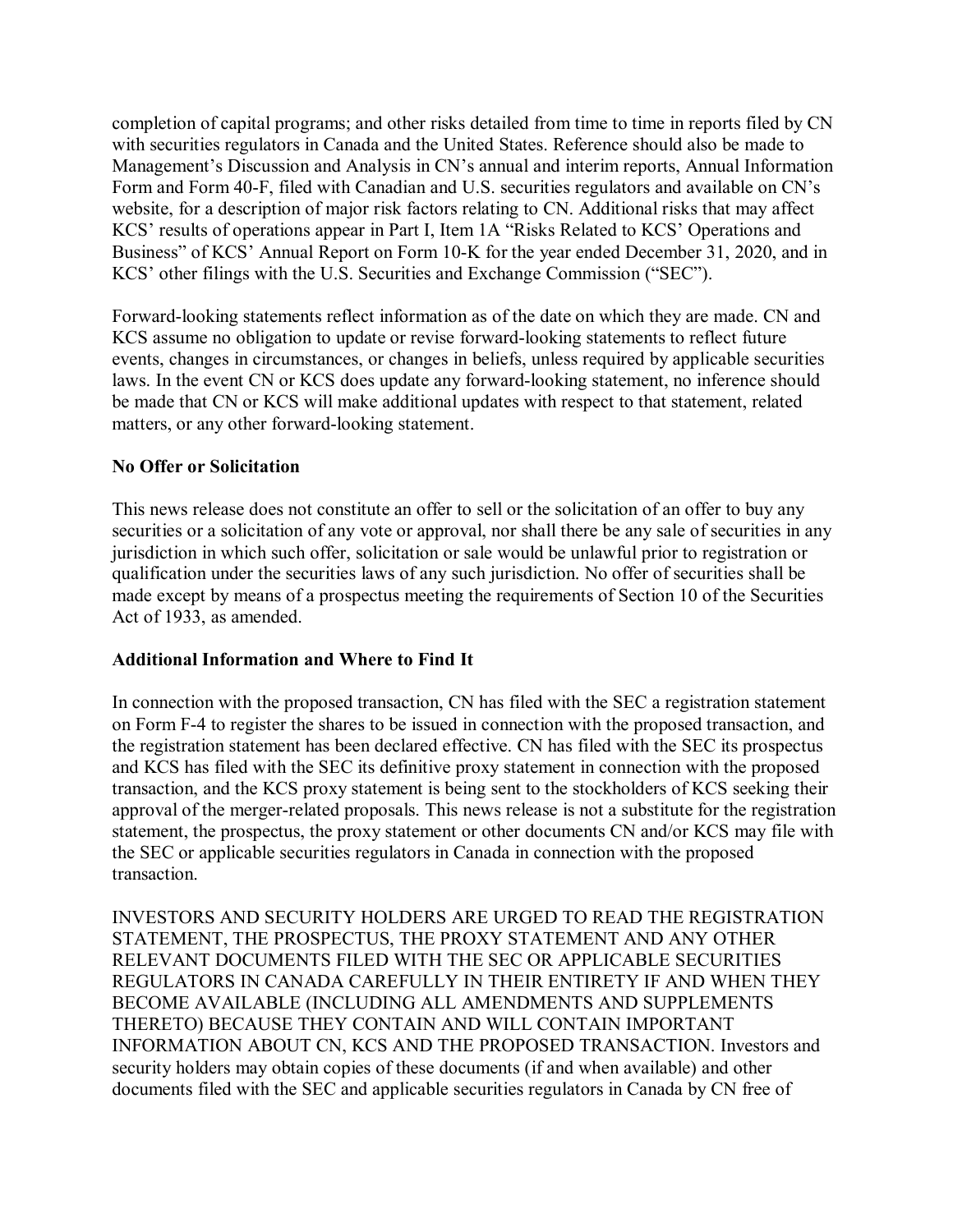charge through at [www.sec.gov](https://cts.businesswire.com/ct/CT?id=smartlink&url=http%3A%2F%2Fwww.sec.gov&esheet=52469468&newsitemid=20210802005211&lan=en-US&anchor=www.sec.gov&index=4&md5=cddb0e018dfde49dd25fe3fb57a6c8ea) and [www.sedar.com.](https://cts.businesswire.com/ct/CT?id=smartlink&url=http%3A%2F%2Fwww.sedar.com&esheet=52469468&newsitemid=20210802005211&lan=en-US&anchor=www.sedar.com&index=5&md5=e35ae3b0c3f8999365f455ad8c844213) Copies of the documents filed by CN (if and when available) will also be made available free of charge by accessing CN's website at [www.CN.ca.](https://cts.businesswire.com/ct/CT?id=smartlink&url=http%3A%2F%2Fwww.CN.ca&esheet=52469468&newsitemid=20210802005211&lan=en-US&anchor=www.CN.ca&index=6&md5=752624abf7db272500ea1a0f04a8d778) Copies of the documents filed by KCS (if and when available) will also be made available free of charge at [www.investors.kcsouthern.com,](https://cts.businesswire.com/ct/CT?id=smartlink&url=http%3A%2F%2Fwww.investors.kcsouthern.com&esheet=52469468&newsitemid=20210802005211&lan=en-US&anchor=www.investors.kcsouthern.com&index=7&md5=fa839d2cfa9b4e6e68997481ce8a70c3) upon written request delivered to KCS at 427 West 12th Street, Kansas City, Missouri 64105, Attention: Corporate Secretary, or by calling KCS' Corporate Secretary's Office by telephone at 1-888-800-3690 or by email at [corpsec@kcsouthern.com.](mailto:corpsec@kcsouthern.com)

# **Participants**

This news release is neither a solicitation of a proxy nor a substitute for the registration statement, the prospectus, the proxy statement or other filings that may be made with the SEC and applicable securities regulators in Canada. Nonetheless, CN, KCS, and certain of their directors and executive officers and other members of management and employees may be deemed to be participants in the solicitation of proxies in respect of the proposed transaction. Information about CN's executive officers and directors is available in its 2021 Management Information Circular, dated March 9, 2021, as well as its 2020 Annual Report on Form 40-F filed with the SEC on February 1, 2021, in each case available on its website at [www.CN.ca/investors/](https://cts.businesswire.com/ct/CT?id=smartlink&url=http%3A%2F%2Fwww.CN.ca%2Finvestors%2F&esheet=52469468&newsitemid=20210802005211&lan=en-US&anchor=www.CN.ca%2Finvestors%2F&index=8&md5=ba3095968f9c15ff6e9dd4be210105f8) and at [www.sec.gov](https://cts.businesswire.com/ct/CT?id=smartlink&url=http%3A%2F%2Fwww.sec.gov&esheet=52469468&newsitemid=20210802005211&lan=en-US&anchor=www.sec.gov&index=9&md5=aee92e1a9394def38131648d560d943e) and [www.sedar.com.](https://cts.businesswire.com/ct/CT?id=smartlink&url=http%3A%2F%2Fwww.sedar.com&esheet=52469468&newsitemid=20210802005211&lan=en-US&anchor=www.sedar.com&index=10&md5=dfbec9375153a77714879d2a0911242c) Information about KCS' directors and executive officers may be found on its website at [www.kcsouthern.com](https://cts.businesswire.com/ct/CT?id=smartlink&url=http%3A%2F%2Fwww.kcsouthern.com&esheet=52469468&newsitemid=20210802005211&lan=en-US&anchor=www.kcsouthern.com&index=11&md5=aab4cff5dc67ae3456d5cb99e8528b6b) and in its 2020 Annual Report on Form 10-K filed with the SEC on January 29, 2021, available at [www.investors.kcsouthern.com](https://cts.businesswire.com/ct/CT?id=smartlink&url=http%3A%2F%2Fwww.investors.kcsouthern.com&esheet=52469468&newsitemid=20210802005211&lan=en-US&anchor=www.investors.kcsouthern.com&index=12&md5=c8805716d56c8aaafd2605660d55f30e) and [www.sec.gov.](https://cts.businesswire.com/ct/CT?id=smartlink&url=http%3A%2F%2Fwww.sec.gov&esheet=52469468&newsitemid=20210802005211&lan=en-US&anchor=www.sec.gov&index=13&md5=c096066220e9a20f67f9ce5104ae33a3) Additional information regarding the interests of such potential participants is or may be included in the registration statement, the prospectus, the proxy statement or other documents filed with the SEC and applicable securities regulators in Canada if and when they become available. These documents (if and when available) may be obtained free of charge from the SEC's website at [www.sec.gov](https://cts.businesswire.com/ct/CT?id=smartlink&url=http%3A%2F%2Fwww.sec.gov&esheet=52469468&newsitemid=20210802005211&lan=en-US&anchor=www.sec.gov&index=14&md5=c9194f9c01782418fec576b903644287) and from [www.sedar.com,](https://cts.businesswire.com/ct/CT?id=smartlink&url=http%3A%2F%2Fwww.sedar.com&esheet=52469468&newsitemid=20210802005211&lan=en-US&anchor=www.sedar.com&index=15&md5=5371761aa05ad7456dfb7459f89370c4) as applicable.

**Contacts** 

## **Media**

C. Doniele Carlson KCS Corporate Communications & Community Affairs (816) 983-1372 [dcarlson@kcsouthern.com](mailto:dcarlson@kcsouthern.com)

Joele Frank, Wilkinson Brimmer Katcher Tim Lynch / Ed Trissel (212) 355-4449

#### **Investment Community**

Ashley Thorne Vice President Investor Relations (816) 983-1530 [athorne@kcsouthern.com](mailto:athorne@kcsouthern.com)